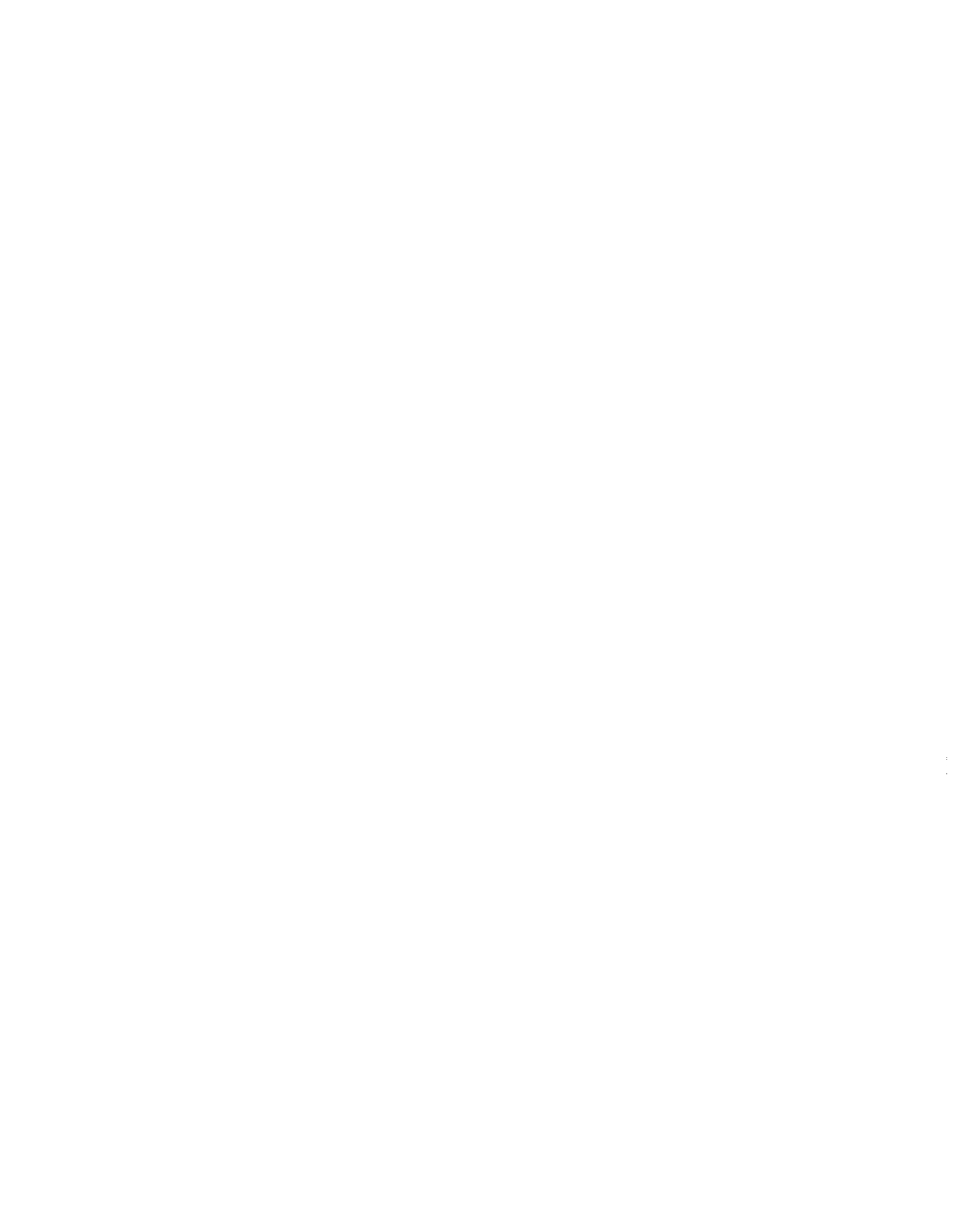RECEIVED

JUL 0 1 1996

RESOLUTION  $96.08$ -CM

THE AREA PLAN COMM.<br>OF TIPPECANOE CO.

WHEREAS, recent development proposals have created the need to eliminate the proposed section of the Twyckenham Boulevard Alternative Extension from Old Romney Road to the new US 231 alignment from the Adopted Thoroughfare Plan, and

WHEREAS, the Indiana Department of Transportation has purchased limited access right-of-way on the new US 231 aligmnent where the proposed alternative segment would intersect, and

WHEREAS, the new US 231 alignment is a part of the National Highway System so designated by the U.S. Congress limiting access to major intersections, and

WHEREAS, the proposed alternative road segment is not supported by the Greater Lafayette Area Transportation and Development Study's 2010 Transportation Plan and Schematic Network, and the elimination of the proposed alternative segment was supported by the Technical Highway Committee, and

WHEREAS, the Area Plan Commission of Tippecanoe County derives authority to approve amendments to the adopted Comprehensive Plan from Indiana Code Section 36-7-4-511; and

WHEREAS, the Area Plan Commission of Tippecanoe County did hold a public hearing following the proper publication of meeting notices under Indiana Code Section 36-7-4-507, to inform and hear discussion on this amendment to the adopted Thoroughfare Plan; and

WHEREAS, the Area Plan Commission of Tippecanoe County after due consideration unanimously adopted this amendment to the Thoroughfare Plan as described and shown in the attached staff report and maps, finding it to be in accord with its own goals, thus recommending the amendment to the BOARD OF COMMISSIONERS OF THE COUNTY OF TIPPECANOE.

NOW THEREFORE BE IT RESOLVED BY THE BOARD OF COMMISSIONERS OF THE COUNTY OF TIPPECANOE, STATE OF INDIANA, THAT:

The amendment to the adopted Thoroughfare Plan, Volume 4 of the Comprehensive Plan for Tippecanoe County, Indiana, is hereby adopted as described and shown in the attached report and maps.

This Resolution shall be in full force and in effect from and after its passage.

COUNTY OF TIPPECANOE, STATE OF INDIANA, this  $L^2$  day of <u>س ا ب</u> ADOPTED AND PASSED BY THE BOARD OF COMMISSIONERS OF THE  $\frac{1}{2}$ , 1996.

\

THE<br>BY William Haan<br>Alexandric Centry RD OF COMMISSIONERS<br>COUNTY OF TIPPECANOE BOARD OF COMMISSIONERS

?/

Gene Jones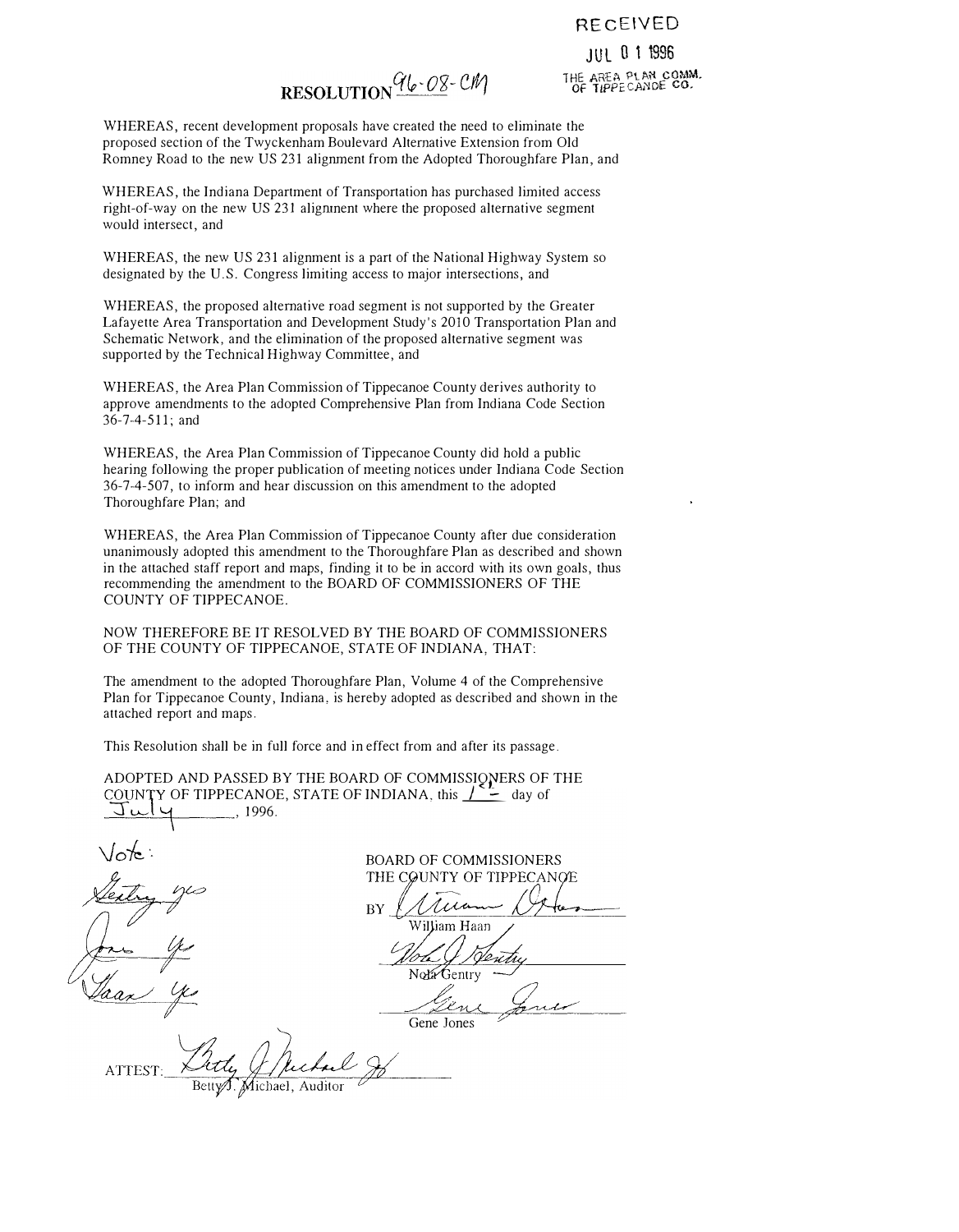## **CERTIFICATE**

I, James Hawley, Executive Director of the Area Plan Commission of Tippecanoe County, on this 1st day of July, 1996 do hereby certify to the Tippecanoe County Recorder that: That the Comprehensive Plan for Tippecanoe County and its various elements were previously adopted and recorded pursuant to statute in the Office of the Tippecanoe County Recorder as Record No. Misc. 81 page 434, on October 23, 1981; and,

Pursuant to IC 36-7-4-508(b) the Area Plan Commission has approved an amendment to the Comprehensive Plan for one of its member governments: Tippecanoe County, Indiana, at a public hearing held June 19, 1996; and,

All hearings and meeting notices required by IC 36-7-4-507 to amend the Comprehensive Plan were held and complied with; and,

The amendment is known as "an amendment to eliminate the proposed Twyckenham Boulevard Alternative Extension from Old Romney Road to the new US 231 alignment from the Adopted Thoroughfare Plan" and is attached to this certificate; and,

Pursuant to IC 36-7-4-508(b) I did certify this amendment to the Board of Commissioners of Tippecanoe County, Indiana; and,

The attached signed Resolution #  $\frac{96-08}{9}$  verifies the adoption of this amendment to the Thoroughfare Plan, a part of the Comprehensive Plan, by the legislative body: Tippecanoe County, pursuant to IC 36-7-4-509(a); and,

Pursuant to IC 36-7-4-509(b) I do hereby present these documents to Tippecanoe County Recorder to be kept on file in the office of the County Recorder.

James D. Hawley

**Exécutive Director** Area Plan Commission of Tippecanoe County

Attest Linda Toman

This document prepared by the Area Plan Commission of Tippecanoe County, Indiana.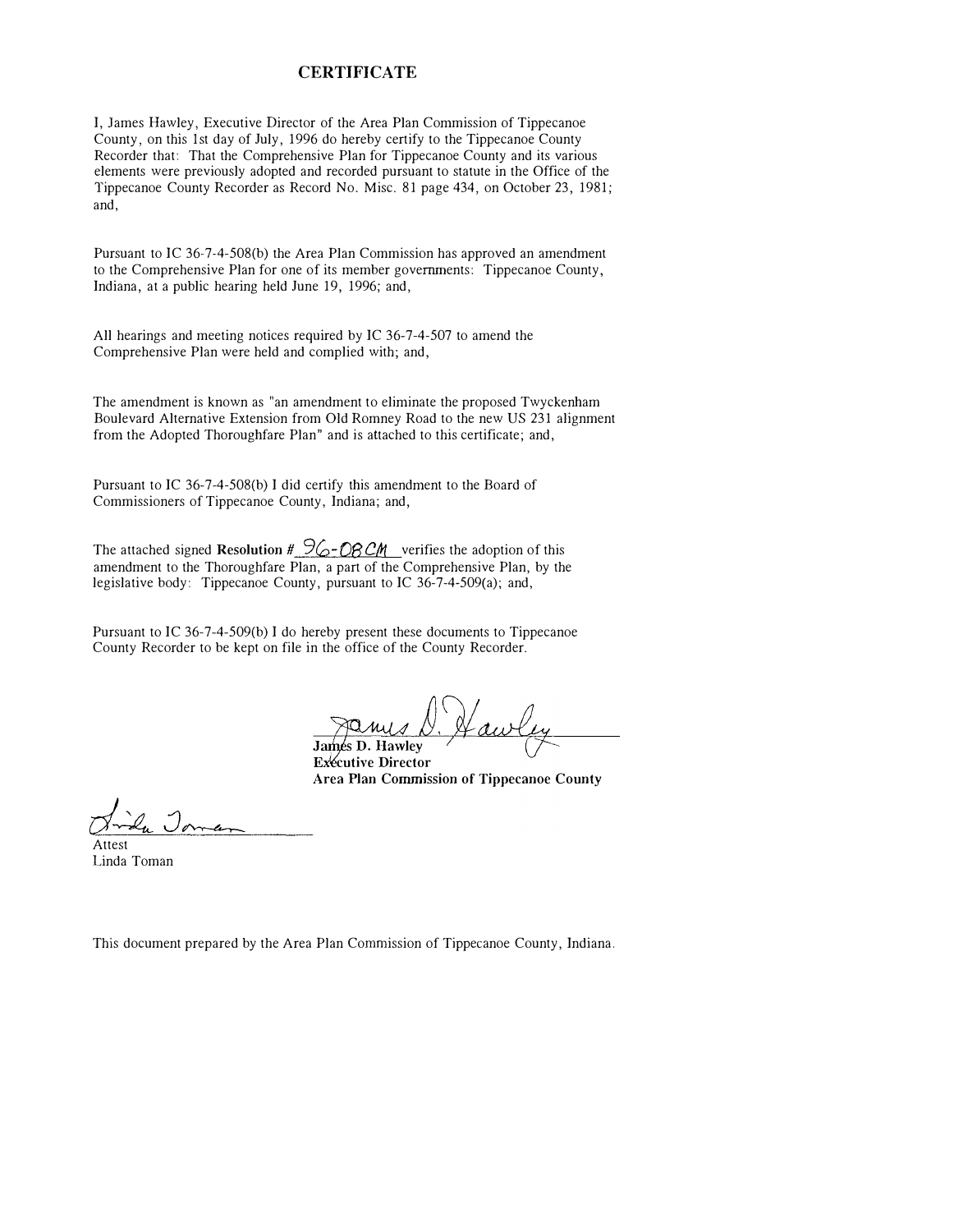## **CERTIFICATE**

As Executive Director to the Area Plan Commission of Tippecanoe County, pursuant to Indiana Code Section 36-7-4-511, I, James D. Hawley, do hereby certify:

- that the attached report and graphic showing the elimination of the proposed Twyckenham Boulevard Extension segment from Old Romney Road to the new US 231 alignment being an amendment to the Thoroughfare Plan, Volume 4 of the previously adopted Comprehensive Plan for Tippecanoe County, was adopted at a public meeting of the Area Plan Commission of Tippecanoe County held June 19, 1996:
- $\blacksquare$  that notice for this meeting was made in accord with Indiana Code Section 36-7-4-507; and
- **that this amendment was adopted by a majority vote** of the members of the Area Plan Commission of Tippecanoe County as provided by law.

All of the above items I do hereby certify on this  $\frac{2}{5}$   $\frac{5}{5}$  day of June, 1996.

James D. Hawley **Executive Director** 

Attest: Sandra Houston

Sandra Houston **Secretary**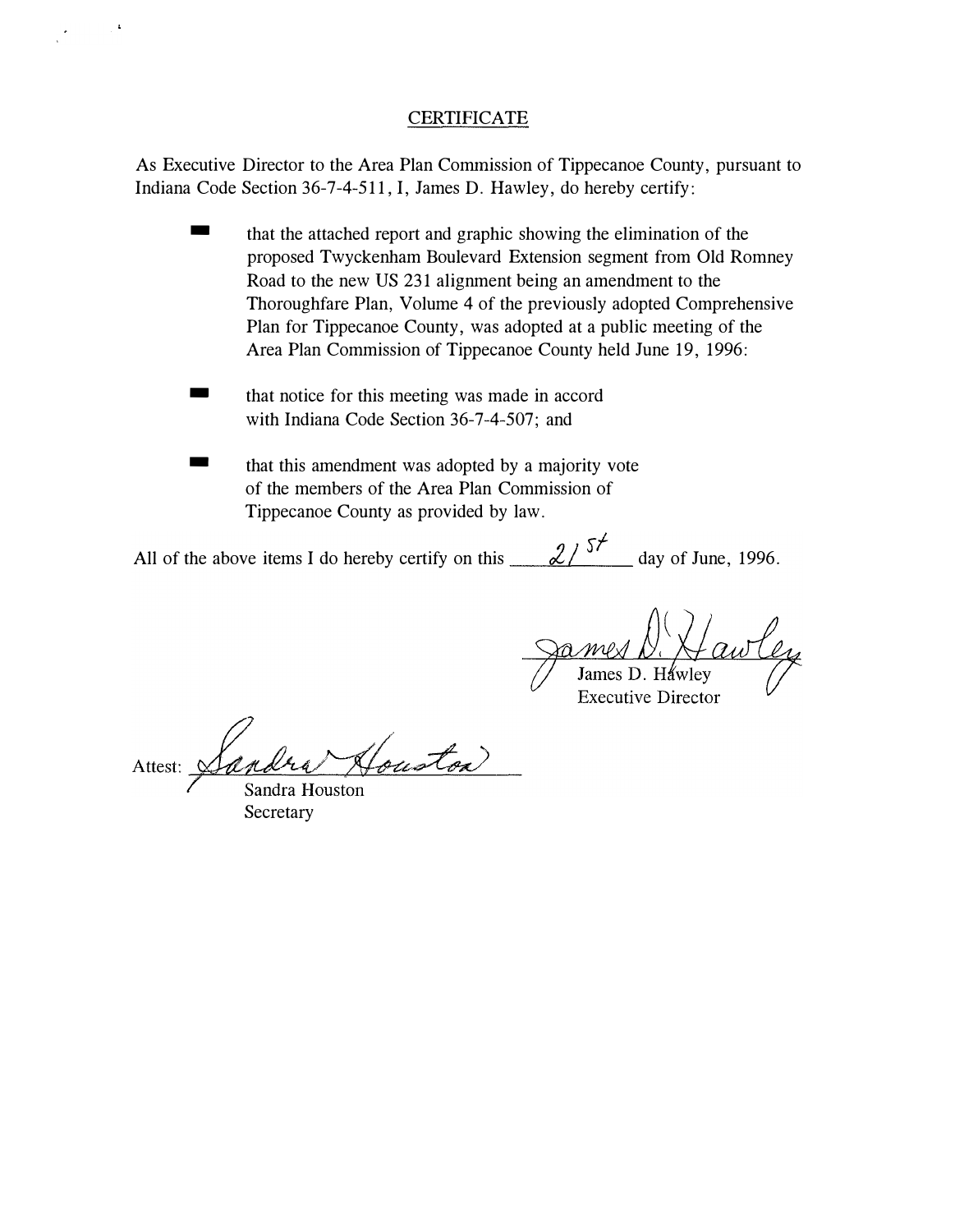$\label{eq:2} \frac{1}{\sqrt{2}}\sum_{i=1}^n\frac{1}{\sqrt{2}}\sum_{i=1}^n\frac{1}{\sqrt{2}}\sum_{i=1}^n\frac{1}{\sqrt{2}}\sum_{i=1}^n\frac{1}{\sqrt{2}}\sum_{i=1}^n\frac{1}{\sqrt{2}}\sum_{i=1}^n\frac{1}{\sqrt{2}}\sum_{i=1}^n\frac{1}{\sqrt{2}}\sum_{i=1}^n\frac{1}{\sqrt{2}}\sum_{i=1}^n\frac{1}{\sqrt{2}}\sum_{i=1}^n\frac{1}{\sqrt{2}}\sum_{i=1}^n\frac{1$  $\bar{\Gamma}$ 

 $\bar{\mathbb{F}}$  $\bar{\mathcal{A}}$ 

 $\bar{1}$  $\frac{1}{2}$  $\begin{array}{c} \begin{array}{c} \end{array} \end{array}$ 

 $\bar{A}$  $\overline{\mathcal{A}}$  $\frac{1}{2}$ 

 $\overline{\phantom{a}}$ 

 $\begin{array}{c} \end{array}$ 

 $\label{eq:2.1} \frac{d\mathbf{r}}{d\mathbf{r}} = \frac{1}{\sqrt{2\pi}}\sum_{i=1}^n \frac{d\mathbf{r}}{d\mathbf{r}} \mathbf{r}_i \mathbf{r}_i \mathbf{r}_i \mathbf{r}_i \mathbf{r}_i$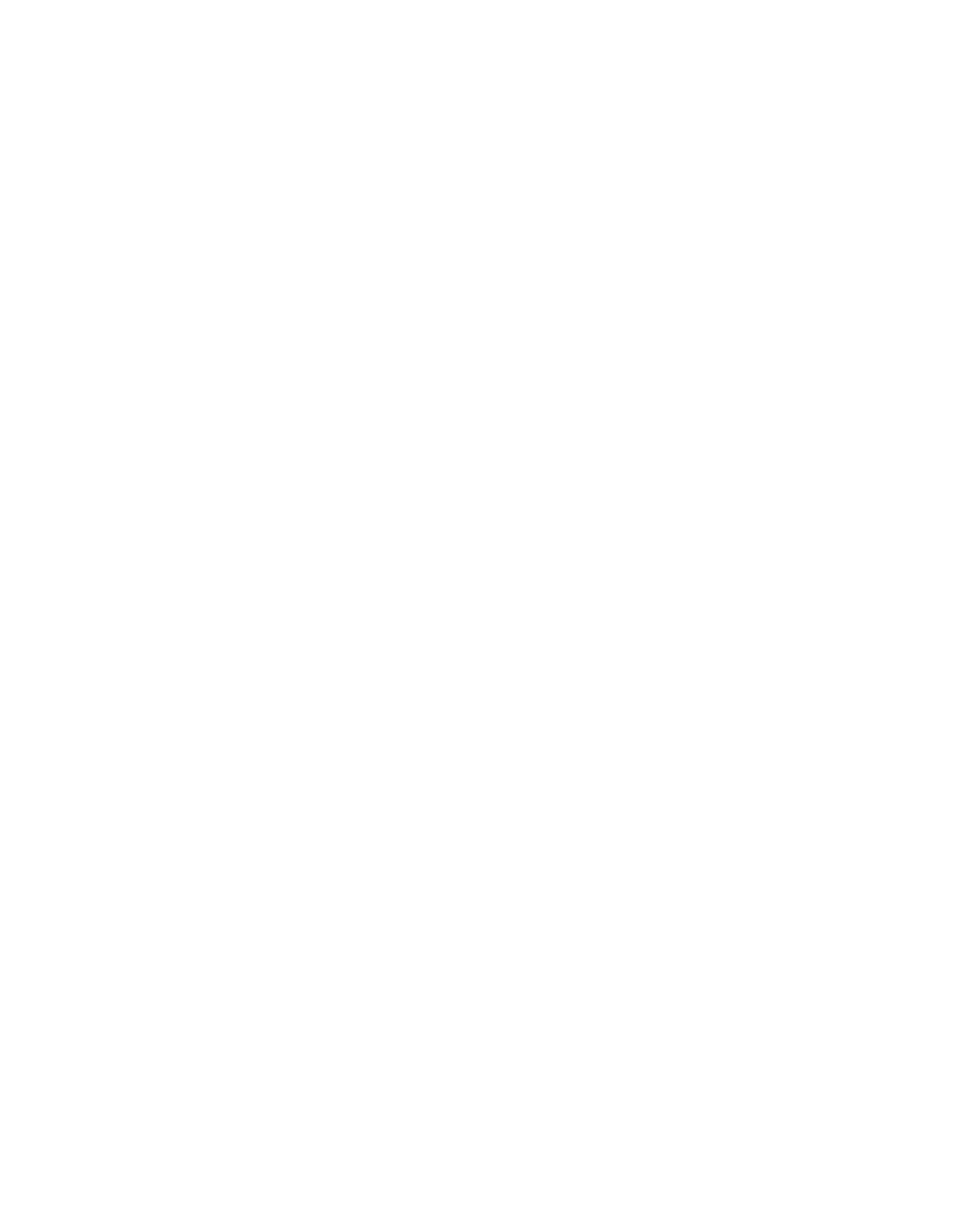$\label{eq:2.1} \frac{1}{\sqrt{2}}\left(\frac{1}{\sqrt{2}}\right)^{2} \left(\frac{1}{\sqrt{2}}\right)^{2} \left(\frac{1}{\sqrt{2}}\right)^{2} \left(\frac{1}{\sqrt{2}}\right)^{2} \left(\frac{1}{\sqrt{2}}\right)^{2} \left(\frac{1}{\sqrt{2}}\right)^{2} \left(\frac{1}{\sqrt{2}}\right)^{2} \left(\frac{1}{\sqrt{2}}\right)^{2} \left(\frac{1}{\sqrt{2}}\right)^{2} \left(\frac{1}{\sqrt{2}}\right)^{2} \left(\frac{1}{\sqrt{2}}\right)^{2} \left(\$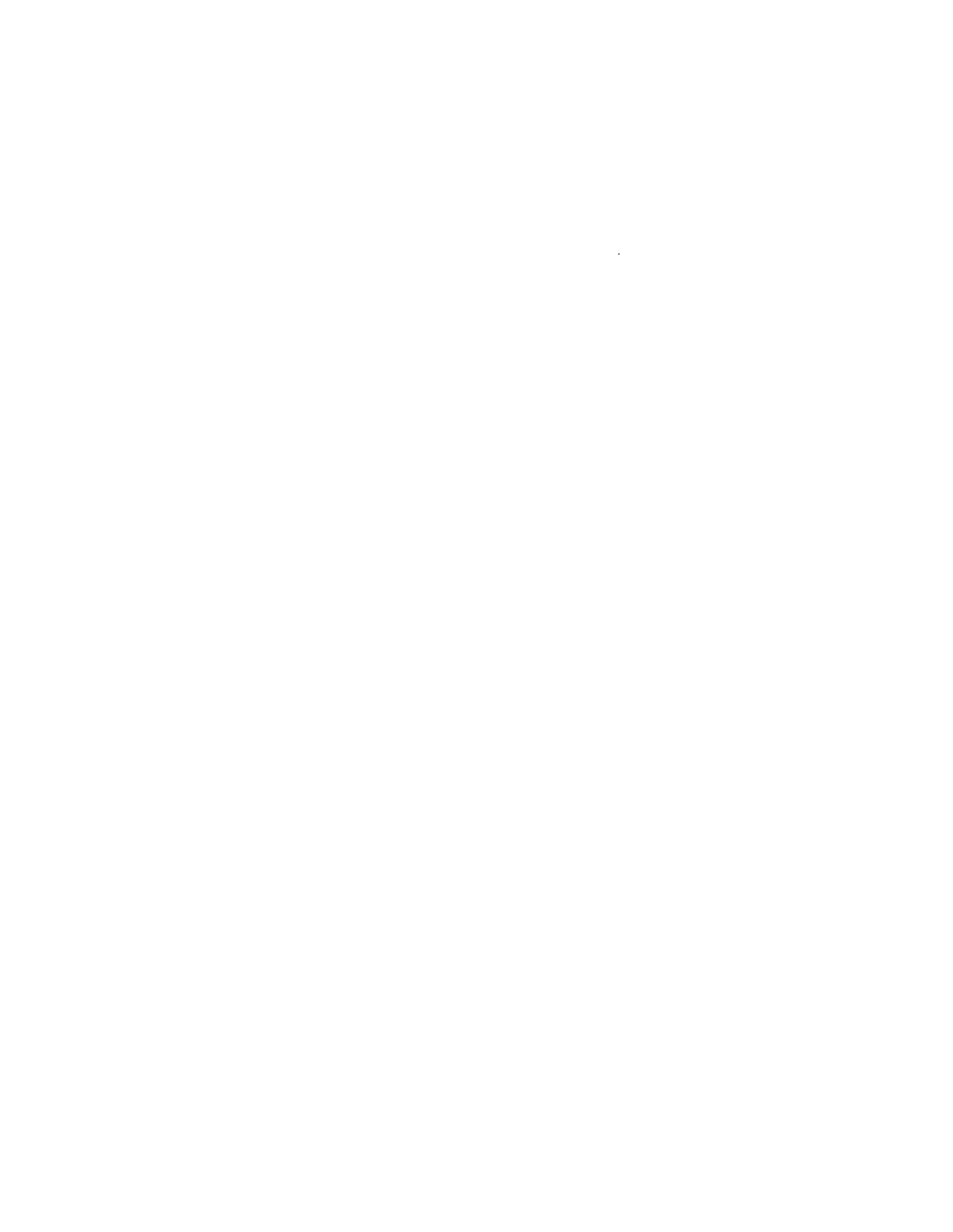## MEMORANDUM

TO: The Area Plan Commission of Tippecanoe County<br>FROM: Area Plan Commission Area Plan Commission SUBJECT: Twyckenham Blvd. Extension Elimination: Amendment to The Thoroughfare Plan, Volume 4 of The Comprehensive Plan for Tippecanoe County DATE: June 14, 1996

A recent development proposal in the area of the proposed Twyckenham Boulevard Extension from Old Romney Road to the new US 231 alignment (Figure 1), has generated a request to eliminate the proposed Twyckenham Boulevard Alternate Extension from Old Romney Road to the new US 231 alignment from the Adopted Thoroughfare Plan (Figure 2). Eliminating this section of the proposed Twyckenham Boulevard Extension from the current Adopted Thoroughfare Plan, would eliminate a proposed route which cannot now be connected to the new US 231.

Neither The 2010 Transportation Plan or the updated 2075 Schematic Network show the need for the Twyckenham Boulevard Extension to connect to the new US 231 alignment. The Indiana Department of Transportation has purchased the new US 231 alignment as a limited-access divided Primary Arterial. It is a part of the Congressionally designated National Highway System. Because of this classification, the only access allowed will be at major intersections. If the Twyckenham Boulevard Extension were allowed, it would be located approximately 1 000' to the south of the new US 231 and SR 25 S intersection.

Scenarios with and without the connection were modeled to determine how they would impact the transportation network. The Twyckenam Boulevard Extension and Old Romney Road would be improved to four lanes and classified as Urban Primary Arterials.

In the year 2000, if Twyckenham Boulevard were extended to the new US 231, an estimated 8,470 vehicles would use the extension daily; an estimated 9,940 would use the section from old US 231 to Romney Road, and 6,650 would use Old Romney Road from the Twyckenham Extension to SR 25 S (Figure 3). If Twyckenham is not extended over to the new US 231 alignment, in 2000, an estimated 8,030 vehicles would use Twyckenham from old US 231 to Old Romney Road, and 13,880 would use Old Romney Road from Twyckenham Extended to SR 25 5 (Figure 4).

If the Twyckenham Boulevard Extension were built, it would decrease expected travel times on the new US 231 alignment by the creation of a new intersection. At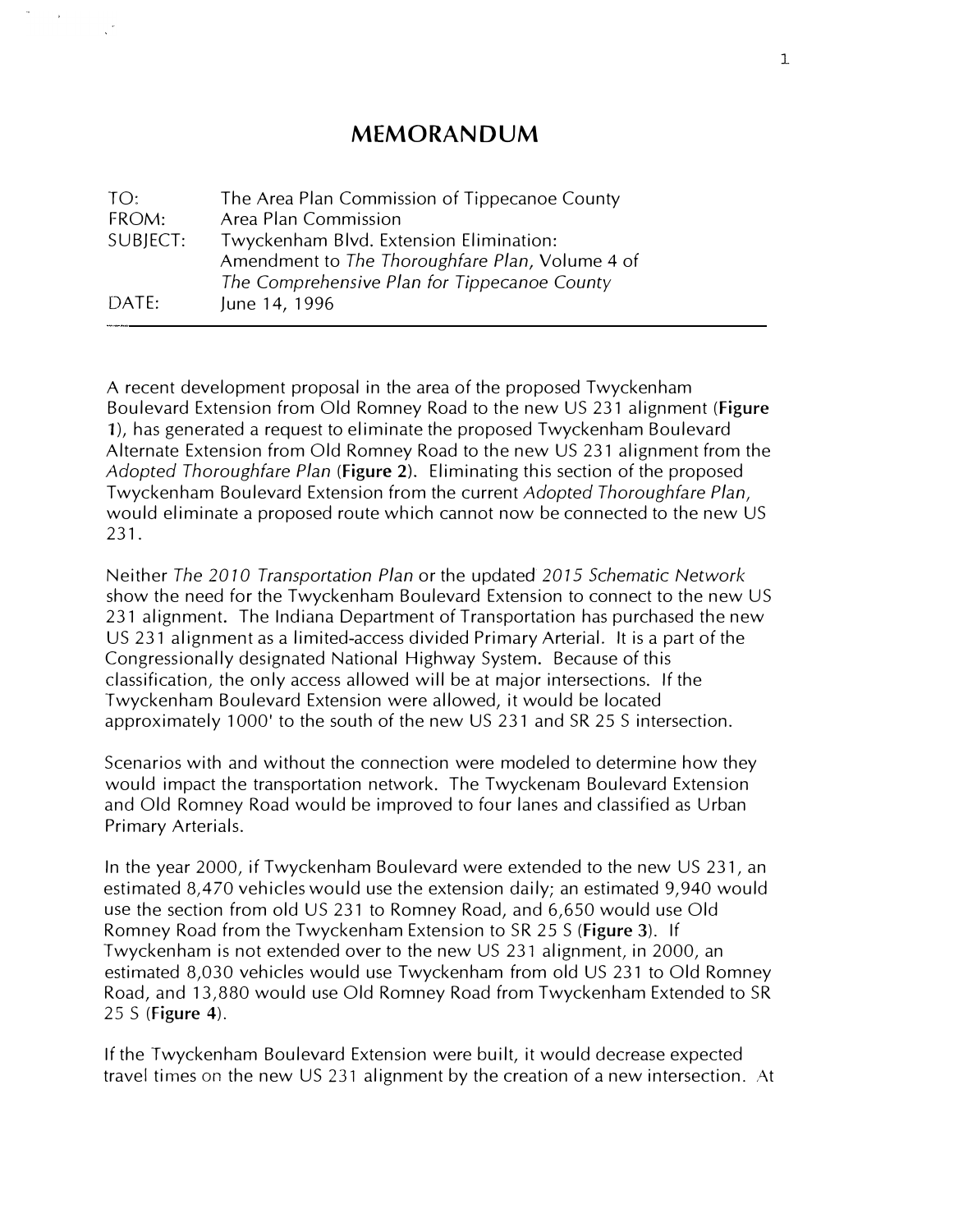the April 17, 1996 meeting of the Technical Highway Committee, a motion to adopt this amendment was approved unanimously.

## STAFF RECOMMENDATION

Amend The Thoroughfare Plan, Volume 4 of the Comprehensive Plan for Tippecanoe County to show the elimination of the Twyckenham Boulevard Extension section from Old Romney Road to the new US 231 alignment which is classified as an Urban Primary Arterial, all as shown in Figure 2, attached.

 $\sim$   $\sim$   $\,$   $\,$   $\,$ 

 $\mathbf{u}$ 

 $\bar{\beta}$ 

 $\mathcal{F}_{\mathcal{A}}$  , and  $\mathcal{F}_{\mathcal{A}}$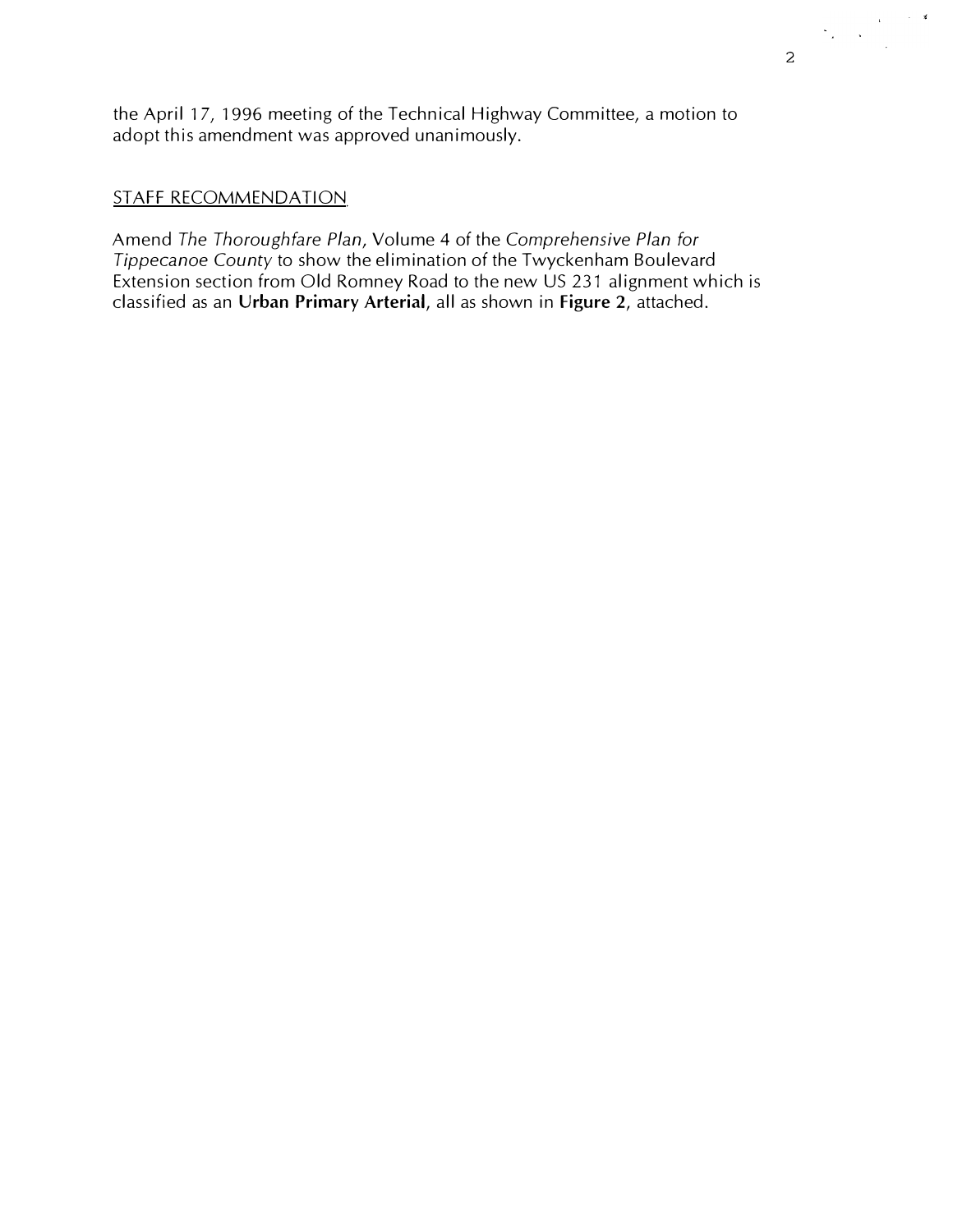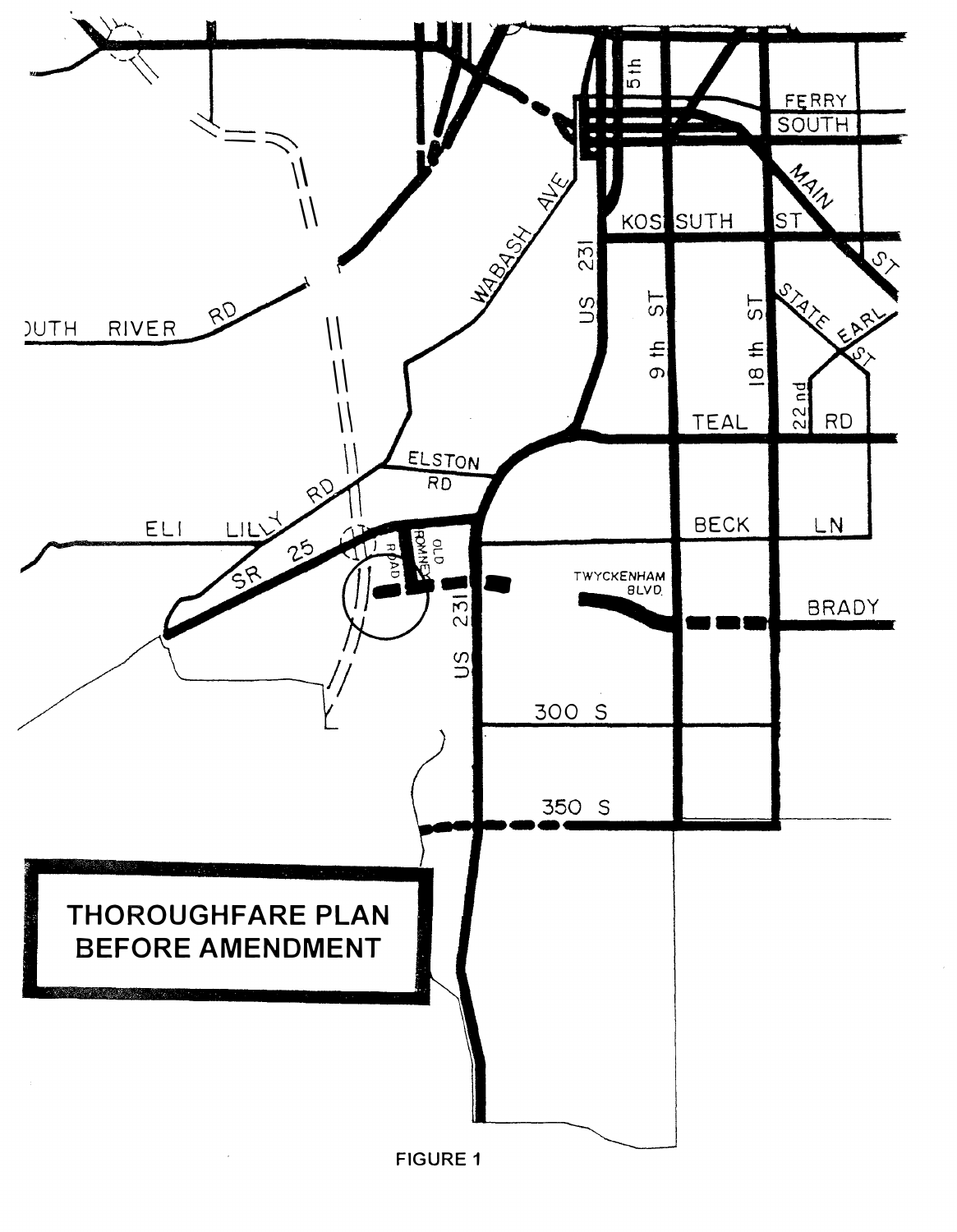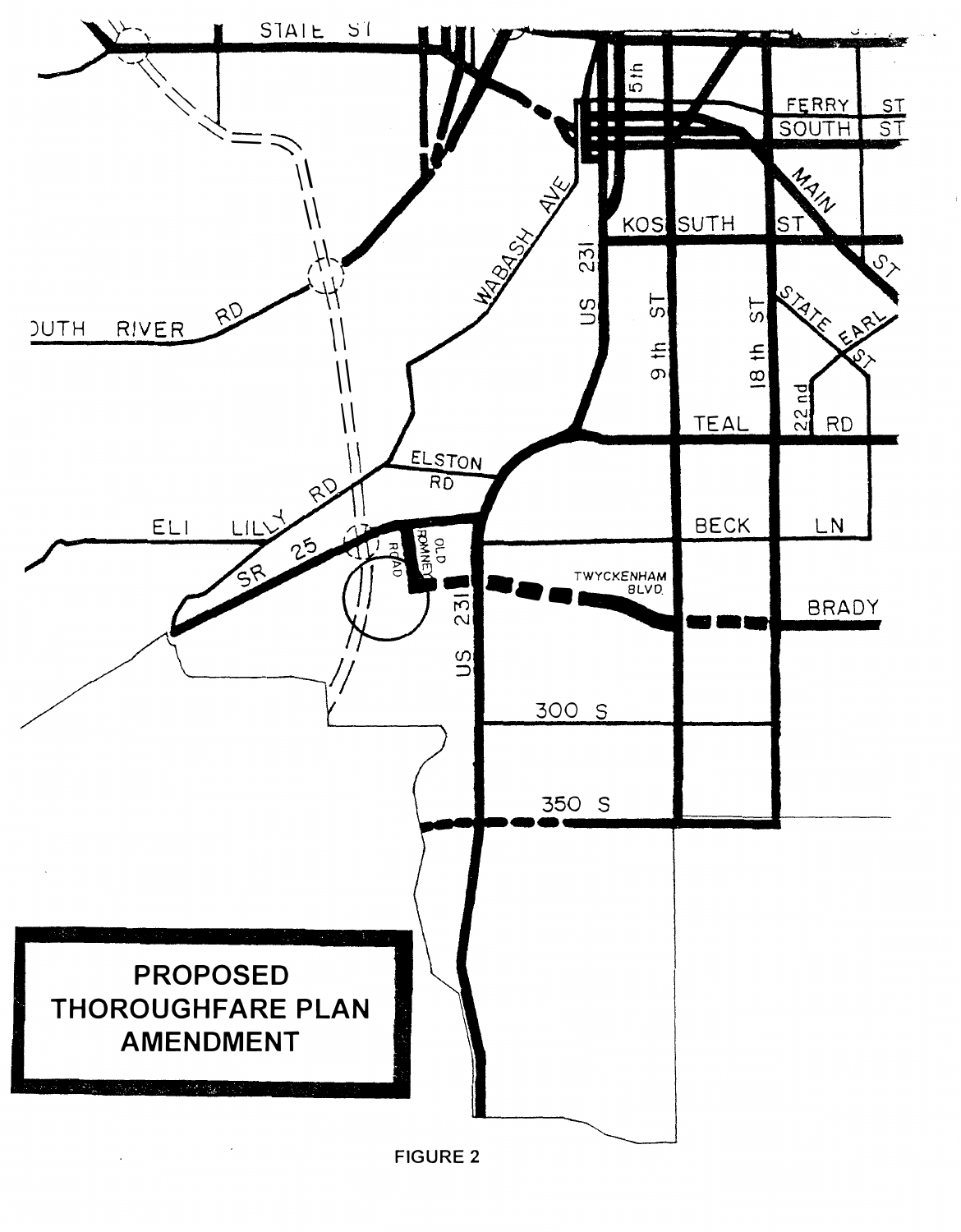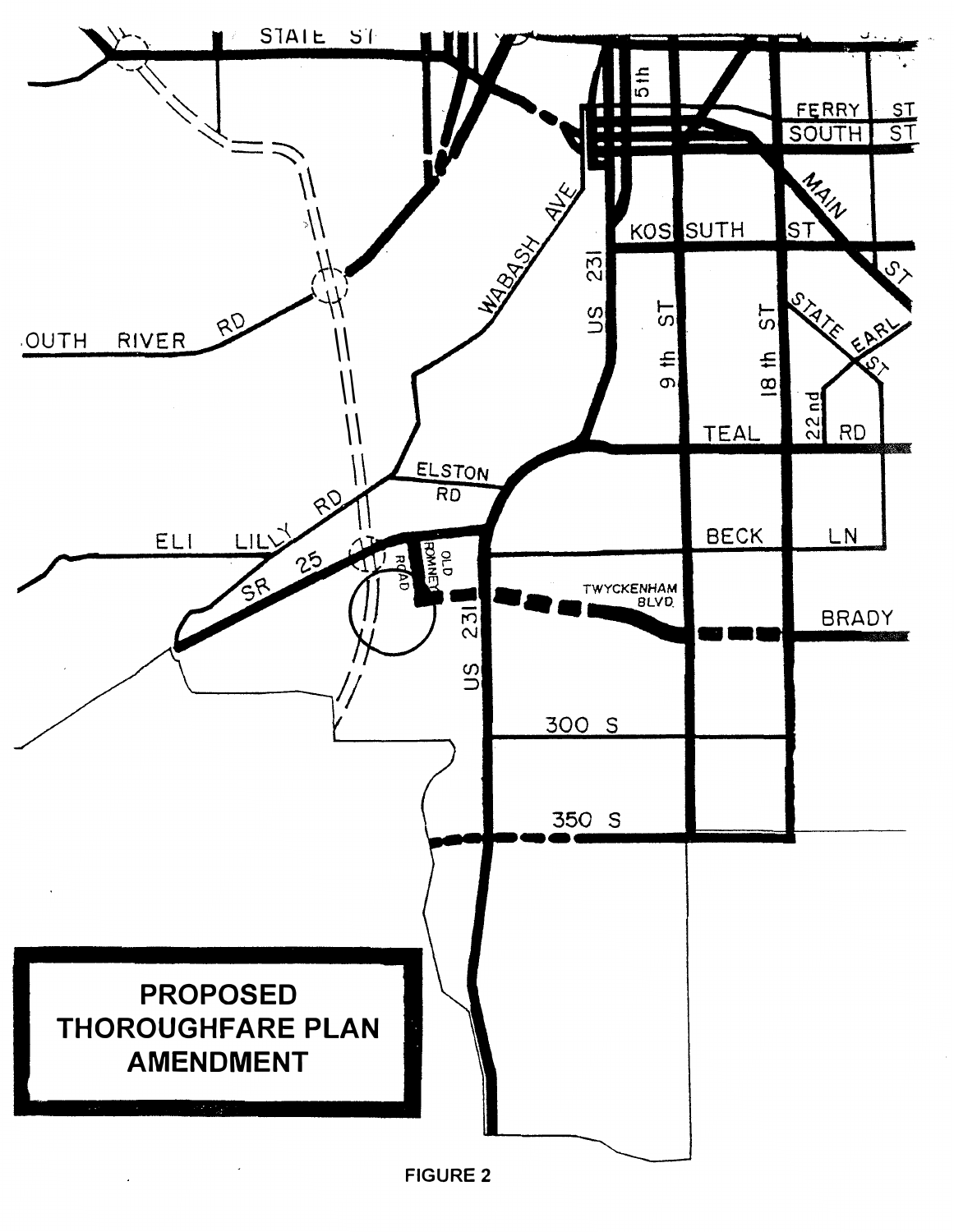$\langle k \rangle$  $\hat{\beta}_{\rm max}$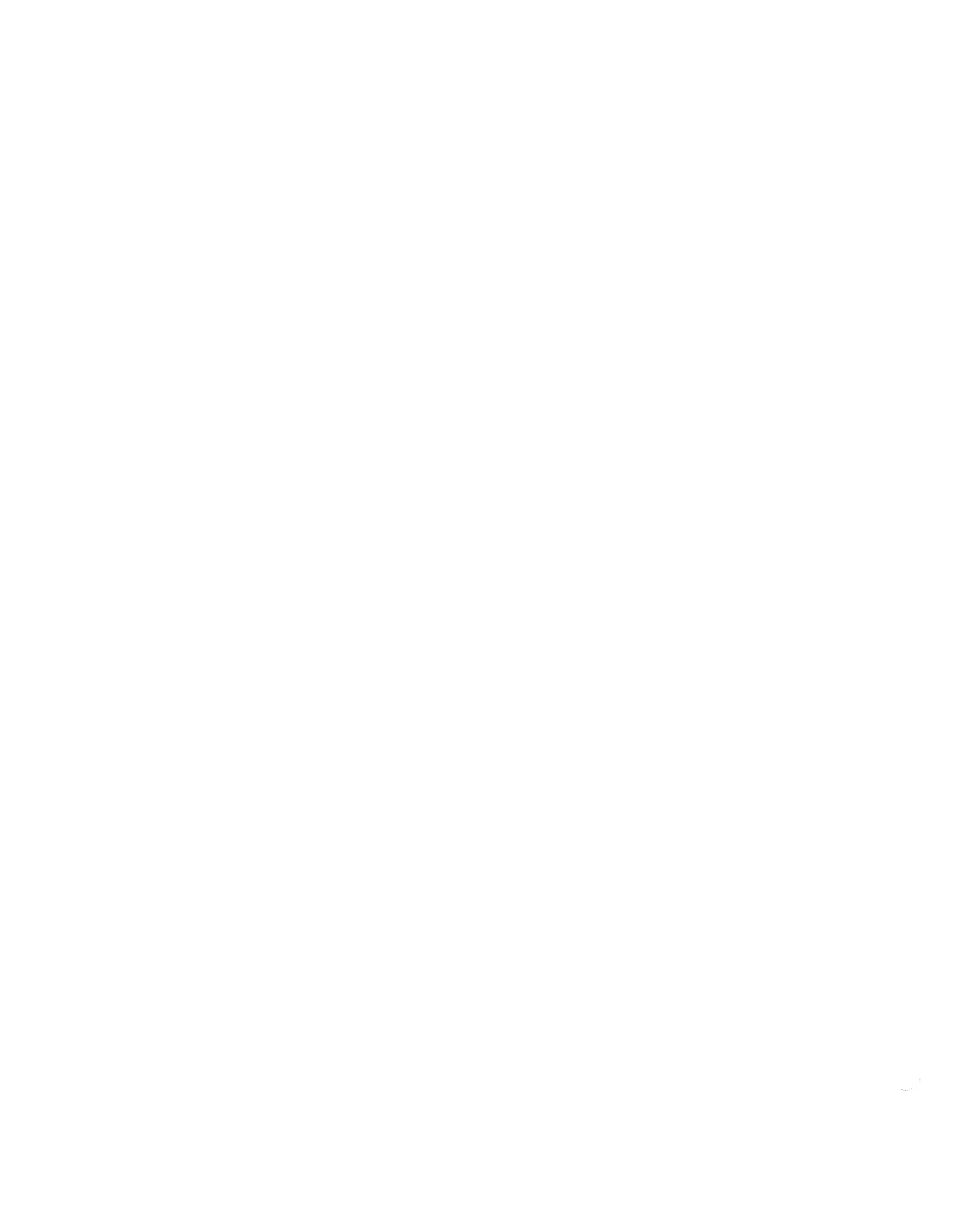